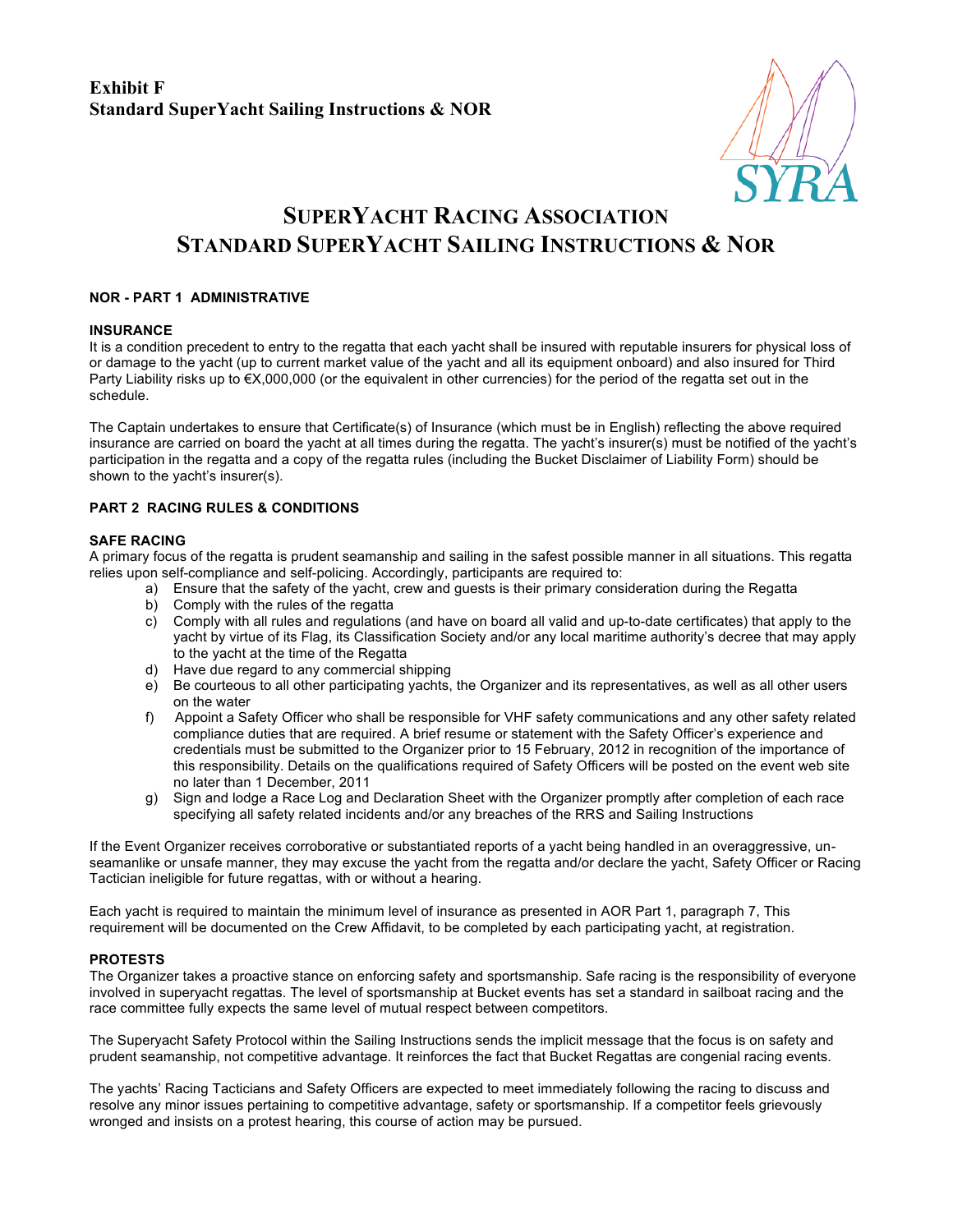## **RESPONSIBILITY**

The safety of a yacht and its crew is the sole responsibility of the Captain who must ensure that the yacht is fully sound, thoroughly seaworthy and manned by an experienced and physically capable crew. Neither the establishment of regulations or inspection of a yacht in any way limits or reduces the complete and unlimited responsibility of the Captain.

It is the sole and inescapable responsibility of each yacht to decide whether or not to start or continue in any race. See RRS rule 4, Decision to Race.

## **DISCLAIMER OF LIABILITY**

Competitors participate in the regatta entirely at their own risk. The Organizing Authority, sponsors, and all other affiliated organizations and individuals, will not accept any liability for material damage or personal injury or death sustained in conjunction with, prior to, during, or after the regatta.

The Bucket Disclaimer of Liability Form must be accurately completed and signed by the Owner, Captain, charterers, crewmembers and guests of the yacht and lodged with the Organizers prior to the first race of the Regatta. The Disclaimer form will be posted on the web site.

In the event of any crewmember, guest or personnel change on board a yacht during the regatta, each new person shall sign the Disclaimer of Liability Form before participating in any race in the regatta.

#### **STANDARD SUPERYACHT SAILING INSTRUCTIONS SECTIONS For Consideration**

#### **SAFETY OFFICER**

Each yacht shall designate a Safety Officer and submit a Safety Officer Information Form in advance (Exhibit 1), posted on the event web site and distributed to all Captains via email). His or her name, local mobile telephone number and email address must be confirmed at registration.

The Safety Officer shall be a member of the afterguard whose sole responsibility will be the safe manoeuvring of the yacht, communicating on the dedicated VHF safety channel while racing, and collision avoidance. The Safety Officer shall have no other responsibility above and beyond these safety related matters.

The Safety Officer will be responsible for communications on the dedicated VHF safety channel and any other communication which enhances the safety of the yacht. The Safety Officer must have a handheld VHF radio with them from the time the yacht approaches the starting area until departing the finishing area following the race.

The Safety Officer shall attend all pre race briefings and will be responsible for ensuring the Course Log, Safe Racing and Penalty Declaration Form IS returned to the Race Office as soon as practicable following racing each day.

#### **BRIEFINGS**

The pre-regatta Captains Briefing will be held at XXXXXX. Attendance is mandatory for the Captain, designated Safety Officer and Racing Tactician (if applicable).

There may be the need for a post-race safety meeting depending on safety incidents on the racecourse on any given day. Yachts will be notified via VHF and mobile telephones.

Attendance at the pre-regatta Captain's Briefing, any morning pre-race briefings and any post-race safety meetings is mandatory for Captains, Safety Officers and Racing Tacticians.

#### **COURSE LOG, SAFE RACING & PENALTY DECLARATION FORM**

The Course Log, Safe Racing & Penalty Declaration Forms will be distributed to Safety Officers at the daily pre-race briefings, The form will call for information including recorded wind speed and direction, any anomalies encountered in navigating the course. The document must specify all safety related incidents involved in on the racecourse. Completed forms are to be submitted to the Race Office as soon as practicable after racing, but no later than 2 hours after each yacht finishes racing.

## **USE OF ENGINES AND THRUSTERS**

For safety reasons, yachts are encouraged to run their engines in neutral at any time during the race. Engines may be put into gear and thrusters may be used at any time during the race for a yacht to take such action as will best aid to avoid a collision*.*

A yacht that puts her engine in gear or uses her thruster at any time after four minutes prior to her individual start, must submit a written declaration of "engine use" to the Race Office as soon as practical after racing, stating the time the engine was in gear or thruster used, the reason for using it, the duration of use and any potential competitive gain.

The race committee will review all declarations on engine and thruster use to determine whether use was appropriate and if there was competitive gain. The use of engine or thruster at any time shall not be ground for protest by another yacht. This changes RRS 60.1.

The starting area will extend 200 meters on either side of the starting line and approximately 400 meters on the pre-start side of the line. Yachts which are not within 5 minutes of their individual starting time shall stay clear of the starting area and yachts which have yet to start should stay clear of yachts racing on the course side of the starting line.